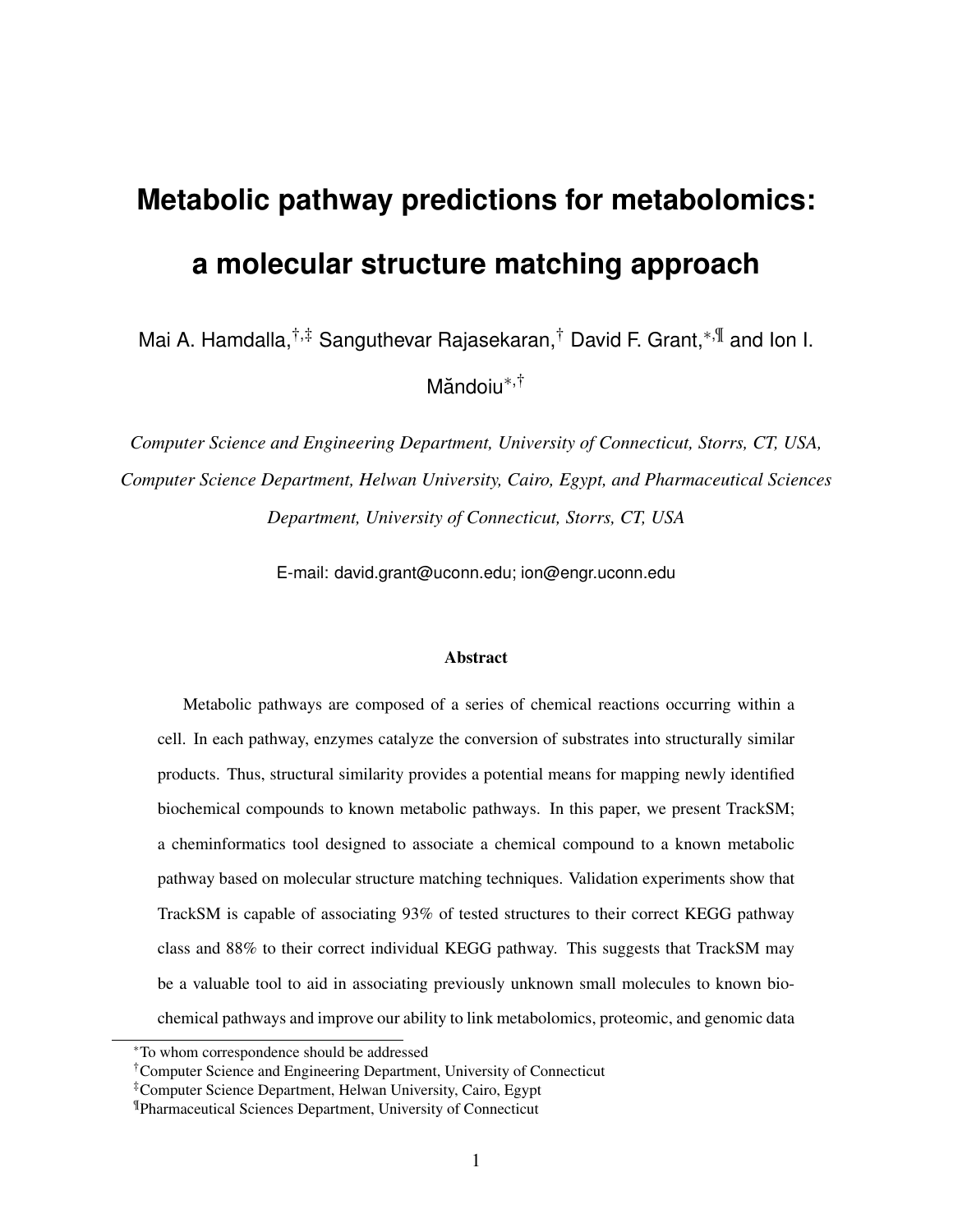sets. TrackSM is freely available at http://metabolomics.pharm.uconn.edu/?q= Software.html

# Introduction

Metabolic pathways are characterized as a series of enzyme catalyzed reactions where the products of a previous reaction serve as substrates for a subsequent reaction. Understanding these pathways is essential to understanding the machinery of life.<sup>1</sup> The reconstruction of the metabolic network of an organism based on its genome sequence is a key challenge in systems biology.<sup>2</sup> Predicting which metabolic pathways are present in the organism based on the annotated genome of the organism is a possible strategy to address this issue.<sup>3</sup> Such metabolic pathways are selected from a reference database of known pathways. Other strategies use data mining techniques to correlate protein annotations to pathway templates so that organism-specific pathways can be derived. Some of the commonly used tools include PathComp,<sup>4</sup> Pathway Analyst,<sup>1</sup> Rahnuma,<sup>5</sup> Pathway Tools,<sup>6</sup> UM-BBD Pathway Prediction System,<sup>7</sup> and PathPred.<sup>8</sup>

Pathway prediction can involve predicting pathways that were previously known in other organisms, or predicting novel pathways that have not been previously observed (pathway discovery).<sup>3</sup> The work presented here is focused on methodologies that do the former, predicting pathways from a curated reference database.

A number of databases containing biological pathway information are available. One of the most commonly used is the Kyoto Encyclopedia of Genes and Genomes (KEGG) database.<sup>9</sup> KEGG contains a collection of manually curated pathway maps representing molecular interaction and reaction networks. KEGG defines eleven metabolic pathway classes that are strongly associated with the biological function of compounds:<sup>10</sup> Carbohydrate Metabolism, Energy Metabolism, Lipid Metabolism, Nucleotide Metabolism, Amino Acid Metabolism, Metabolism of Other Amino Acids, Glycan Biosynthesis and Metabolism, Metabolism of Cofactors and Vitamins, Metabolism of Terpenoids and Polyketides, Biosynthesis of Other Secondary Metabolites, and Xenobiotics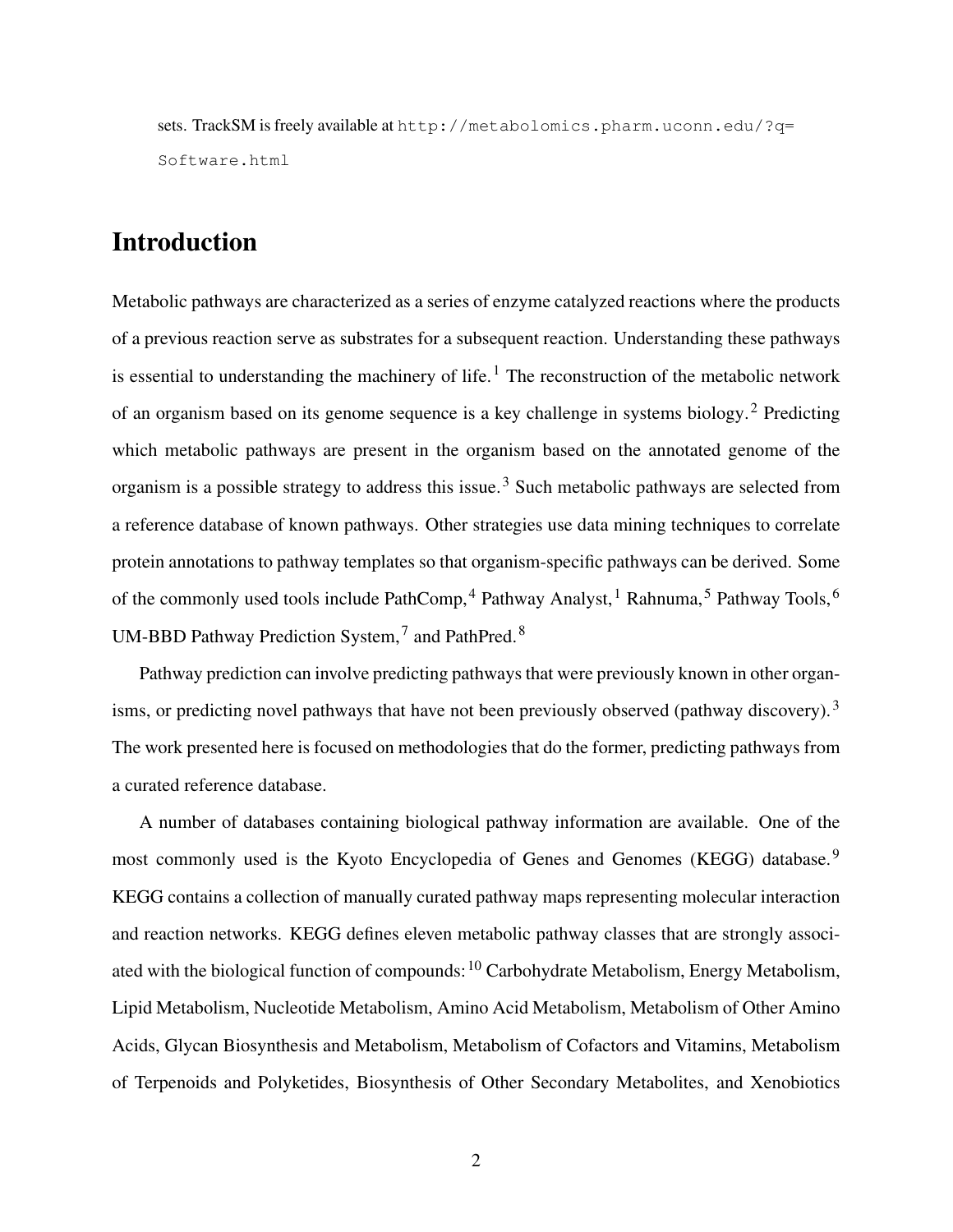Biodegradation and Metabolism. Each of these classes contains several individual pathways. Some compounds serve as intermediates in multiple pathways and appear in multiple KEGG pathways.

Several recent advances in analytical and computational metabolomics techniques<sup>11–14</sup> will potentially improve our ability to identify the structures of previously unknown metabolites that do not belong to any known metabolic pathways. Placing these molecules in the context of known metabolic pathways might aid in understanding their biological function and will shed light on the presence of yet unidentified gene products that may be catalyzing relevant reactions.<sup>15</sup> Thus, the aim of the work described here is to develop and assess a model to predict pathway classes and individual pathways for a previously unknown query molecule.

Previous attempts to annotate metabolites with metabolic pathway information have been performed by Nobeli and Thornton.<sup>16</sup> Further investigations performed by Cai et al.<sup>17</sup> utilized functional group composition of compounds to represent small molecules. They proposed a Nearest Neighbor Algorithm to map small chemical molecules to a metabolic pathway class. After excluding all compounds that belonged to two or more metabolic pathway classes, a set of 2,764 compounds from 11 classes of metabolic pathways obtained from KEGG were selected for that study. An overall successful prediction rate of 73.3% was observed. Since the authors focused on addressing the single-label classification problem, their methods could not be used to deal with "multi-function" compounds, i.e., compounds that belong to more than one pathway class. Macchiarulo et al.<sup>15</sup> used 32 physiochemical and topological descriptors to derive a quantitative structure activity relationship model and estimate the proximity of any small molecule to a given pathway class. When classifying 681 small molecules into 7 KEGG pathway classes using a random forest classifier, <sup>18</sup> they reported an average Matthews correlation coefficient of 0.73. They expanded their investigation to predict individual pathways to which these small molecules would belong. When classifying those metabolites into 52 individual KEGG pathways, they were able to predict the correct pathway for 31% of the molecules.

A multi-target model for predicting which of the 11 KEGG metabolic pathway classes a query compound may belong was proposed by Hu et al..<sup>10</sup> Their model was built using chemical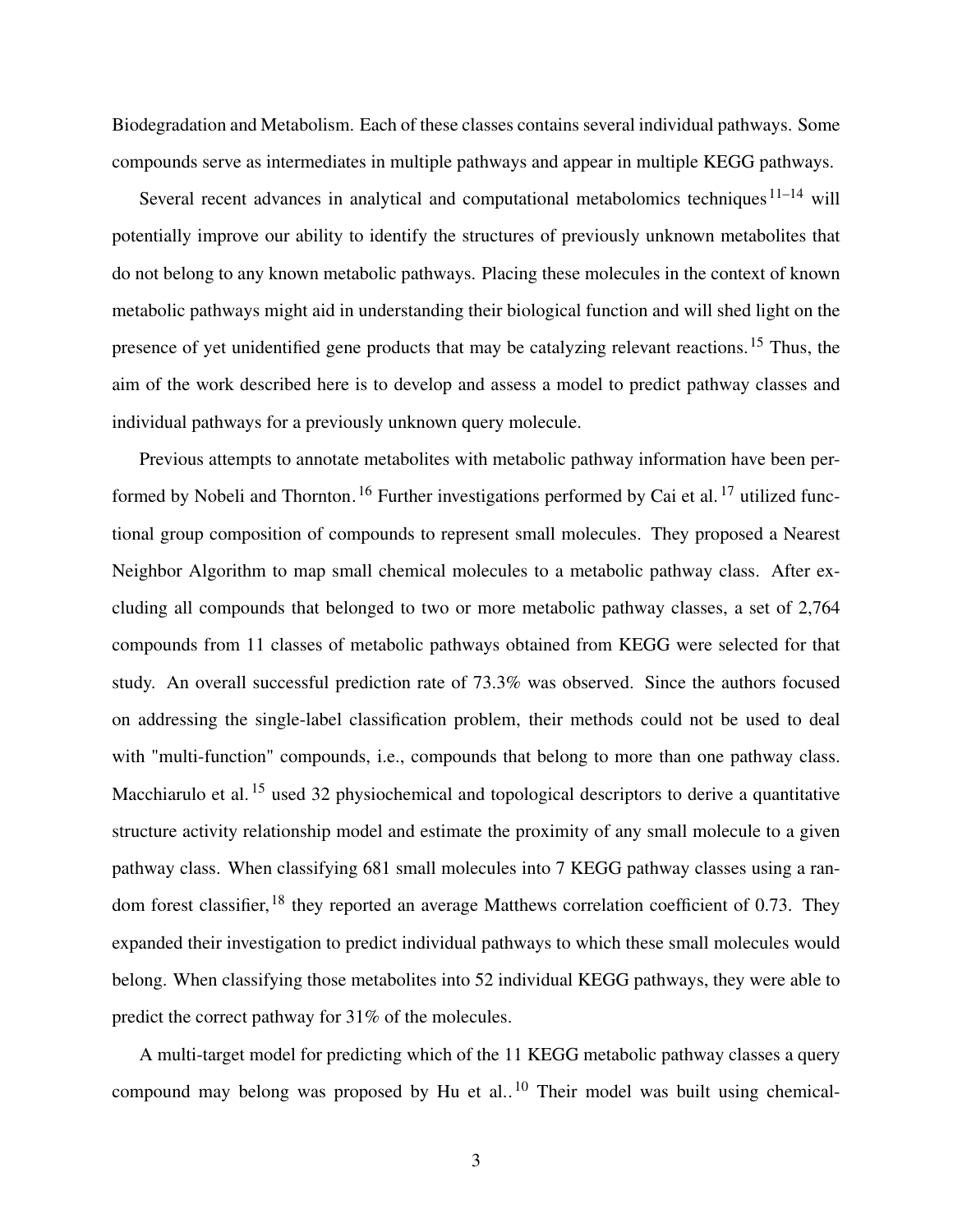chemical interactions retrieved from STITCH,<sup>19</sup> a database containing known and predicted interactions of chemicals and proteins derived from experiments, literature and other databases. In their model, an interaction unit consists of two chemicals and their interaction weight (confidence score) representing the probability that the interaction occurs between the two chemicals being compared. Their overall success rate was approximately 78% using a 5-fold cross-validation test on a benchmark dataset consisting of 3,137 compounds.

Gao et al.<sup>20</sup> extended Hu et al.'s work by integrating interactions among chemicals and proteins in yeast. Their work included not only chemical-chemical interactions but also proteinprotein interactions and chemical-protein interactions to predict metabolic pathways in which small molecules and enzymes participate. The protein-protein interaction data was retrieved from STRING.<sup>21</sup> They constructed a hybrid interaction network having small molecules and enzymes as nodes and edges between two nodes if and only if there was data showing that they can interact with one another. Results of a leave-one-out cross validation method showed that the first order prediction accuracy was 77.12% for the 3,348 small molecules. This was not an improvement over the approach of Hu et al. described above. One of the major limitations in the approaches proposed in Hu et al. and Gao et al. is their dependency on interaction information. Hu et al. reported they were unable to process 1,229 compounds due to the lack of interaction information with other compounds within their dataset.

In the work described here, we develop and assess TrackSM, a cheminformatics tool designed to predict the metabolic pathway class as well as the individual pathways to which previously unknown small molecules might be associated with, based only on their molecular structures. TrackSM is guided by structural similarity information acquired from a set of compounds, hereafter referred to as scaffolds. In this context, the term scaffolds refers to common core features (i.e. substructures) that are shared among structurally related compounds and hence, among compounds in biochemically related pathways. In other words, TrackSM represents pathways using the scaffolds they comprise. The method described was inspired by the fact that small molecules within a typical pathway tend to look similar because they are related to each other through stepwise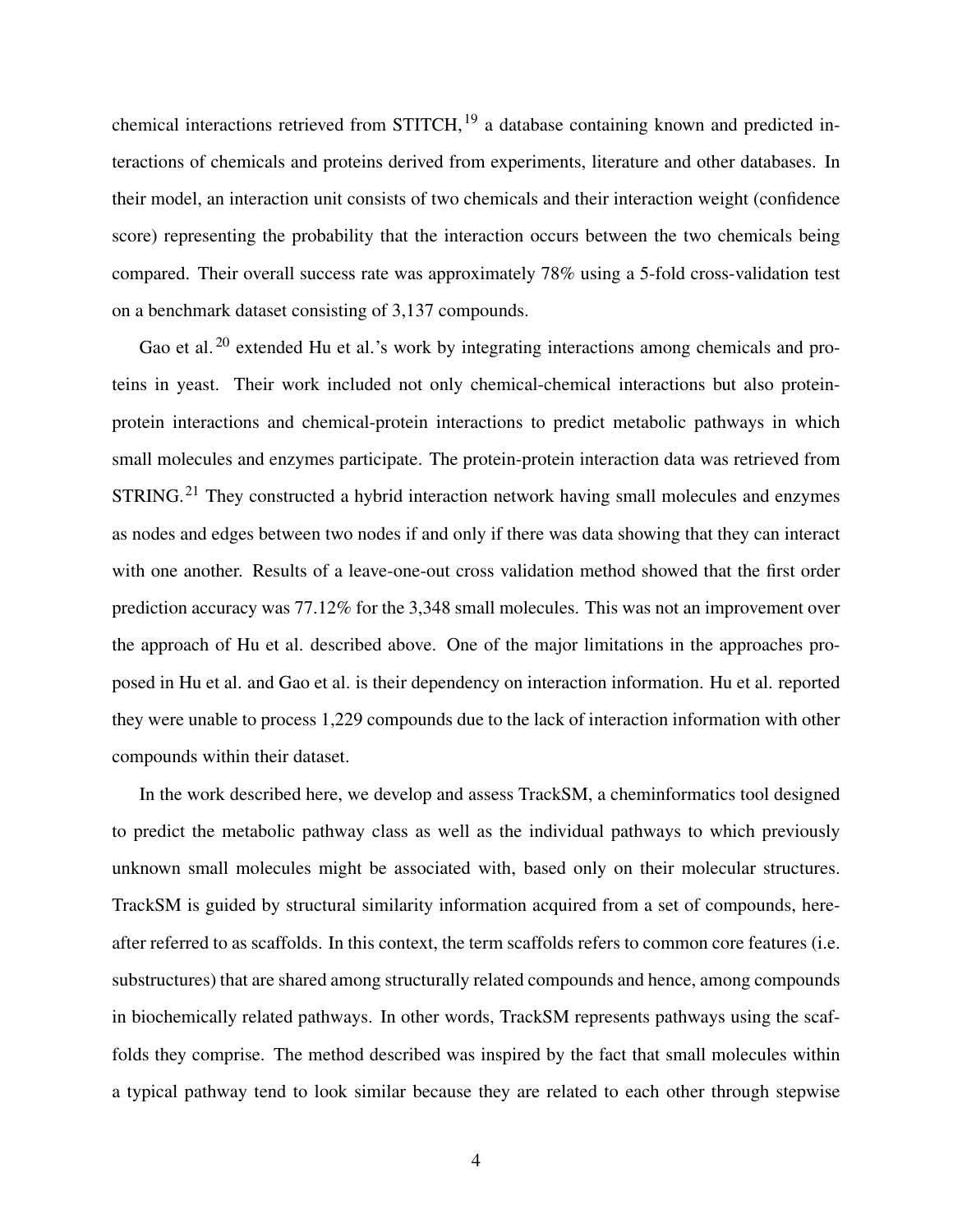chemical transformations.

# Methods and materials

In TrackSM, a query compound is predicted to belong to a metabolic pathway based on how similar its chemical structure is to the structures associated with that pathway. As in our previous work on metabolite structure identification,  $11$  molecular similarity searches in TrackSM are carried using the SMSD Toolkit<sup>22</sup> for finding the maximum common sub-graph (MCS) between small molecules. Although we have not directly evaluated similarity searches based on structural descriptors, the MCS search implemented in SMSD has the advantage of incorporating chemical knowledge (e.g., atom type match with bond sensitive information), thus resulting in improved structure matching sensitivity.<sup>22</sup>

## Molecular Structure Similarity Score

In this study, we define two ways for matching molecular structures: *Match100* and *Match90*. In *Match100*, two molecular structures are considered a match if and only if the smaller structure is an exact substructure (atom and bond types) of the larger structure being compared. *Match90* considers two molecular structures as similar if at least 90% of the smaller structure's atoms match the larger structure being compared. Regardless of the matching method, if two molecular structures *r* and *q* were found to be a match, a similarity score is defined by

$$
Sc = \frac{AC(r)}{AC(q)}\tag{1}
$$

where  $AC(r)$  represent the number of atoms in compound *r* and  $AC(q)$  represent the number of atoms in compound *q* if *r* is a substructure of *q*. Clearly, a candidate molecule may match more than one scaffold structure, some of which as substructures and others as superstructures, resulting in several similarity scores computed for each candidate compound.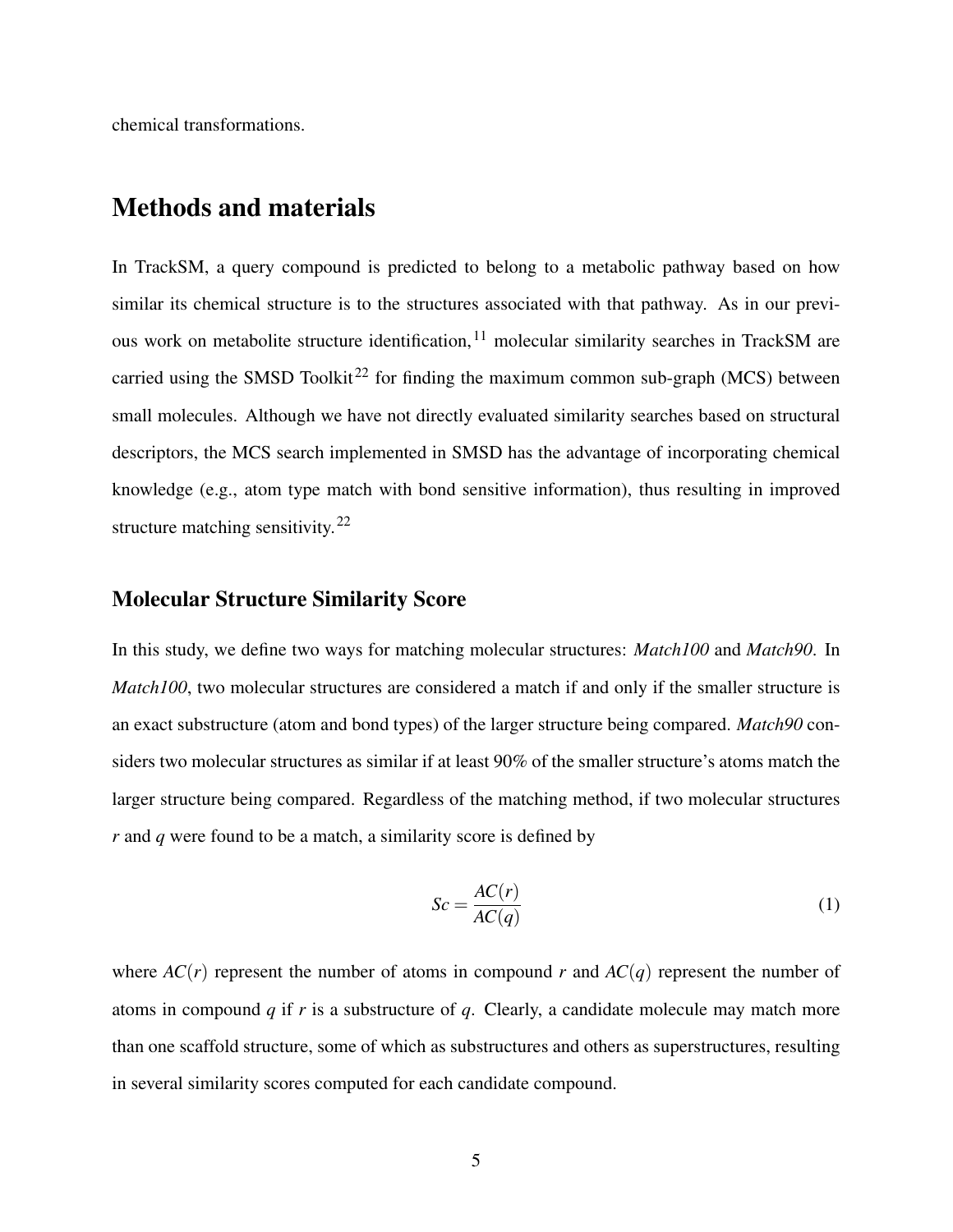

Figure 1: Schematic of TrackSM's predictive process.

As previously mentioned, molecules within a typical pathway tend to have similar structures since they are related to each other through stepwise chemical transformations. Our hypothesis is that for a query compound  $c_q$ , the larger the number of compounds that are structurally similar to  $c_q$  within a given metabolic pathway the more likely that  $c_q$  is a member of that pathway. Also, if at least one of those scaffolds matches  $c_q$  as a substructure and another as a superstructure, then that might be more evidence of  $c_q$  belonging to that pathway. TrackSM identifies the biochemical pathway of a molecular compound in two steps. It first predicts a metabolic class to which the molecule is likely to belong, based on information from structurally similar scaffolds. Then it uses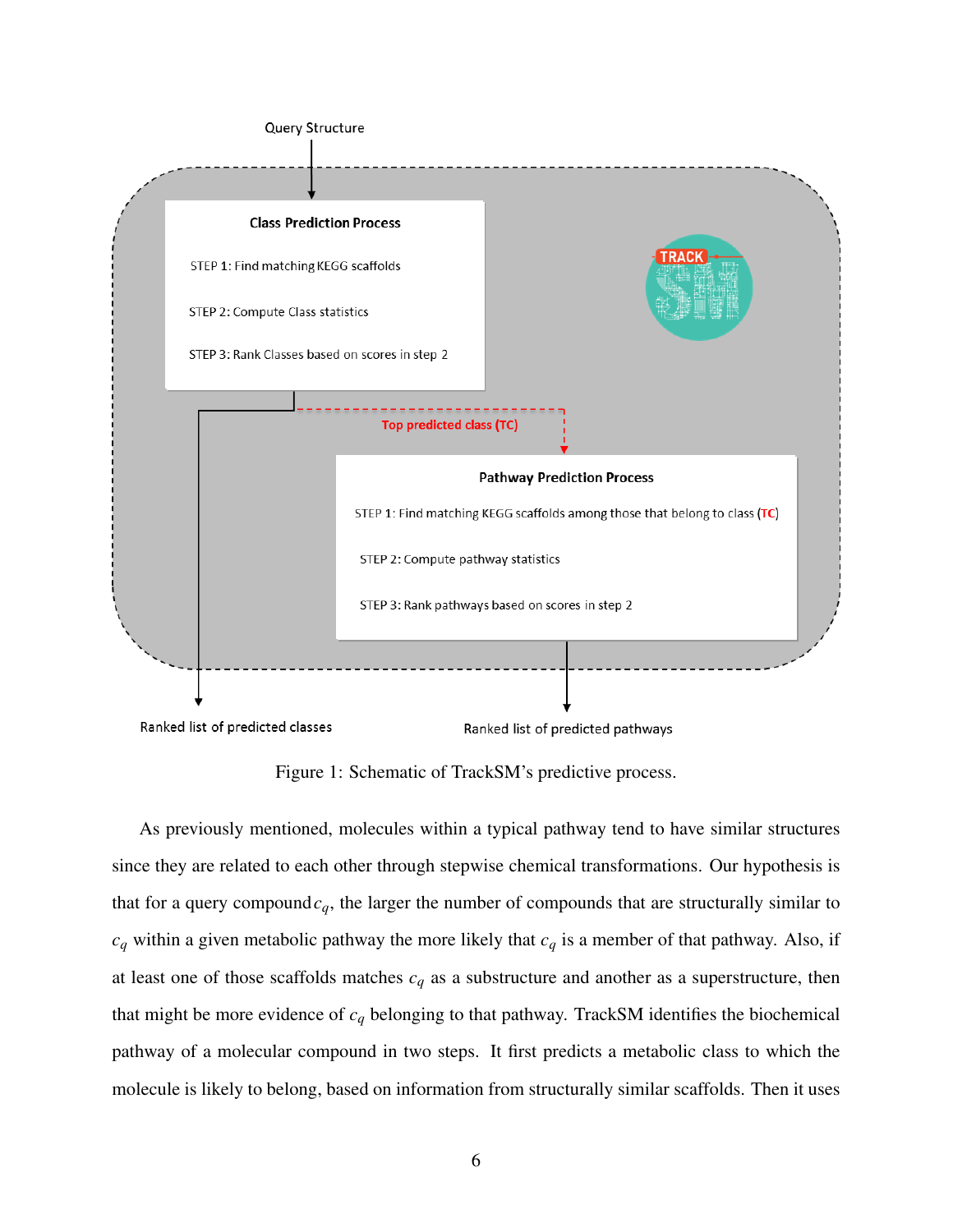the predicted metabolic class with scaffold similarity information to predict an individual pathway to which the molecule is likely to belong. Figure 1 shows a general overview of the TrackSM prediction process.

#### Computational prediction algorithms

We propose an algorithm to predict the metabolic class and an individual metabolic pathway of a small compound based only on its molecular structure. First we will start by defining some notations followed by an explanation of the computational model behind TrackSM.

Let  $c_q$  be the molecular structure of a query compound,  $S = \{s_1, s_2, \ldots, s_n\}$  be a set of *n* small compounds (scaffolds),  $M = \{M_1, M_2, \ldots, M_l\}$  be a set of metabolic pathway classes, and  $P = \{p_1, p_2, \dots, p_m\}$  be the set of individual pathways. Let  $s_x M_y$  indicate that the scaffold  $s_x$ belongs to the metabolic pathway class  $M_y$  and let  $s_x \to P_z$  indicate that  $s_x$  belongs to the individual metabolic pathway  $P_z$ . Let  $CL$  ( $c_q$ ) represent the list of candidate pathway classes to which  $c_q$  is predicted to be associated with. Similarly, let  $PL(c_q)$  represent the list of candidate individual pathways to which *c<sup>q</sup>* is predicted to be associated with.

#### Pathway Classes Prediction Method

For a query compound  $c_q$ , TrackSM populates a vector *V* to represent the confidence that metabolic class  $M_i$  is the pathway class to which  $c_q$  belongs to. Vector  $V(c_q, M_i) = [S_s, Sc, Co]$  where  $S_s$  is a binary value representing the existence of at least one substructure compound *and* at least one superstructure compound that belong to  $M_i$ , i.e.

$$
Ss(c_q, M_i) = \begin{cases} 1, & if \exists s_x \in S_b \& s_y \in S_p; s_x \rightarrow M_i, s_y \rightarrow M_i \\ & 0, & otherwise. \end{cases}
$$

Such that  $S_b$  represents the set of scaffolds that are substructures of  $c_q$  and  $S_p$  represent the set of scaffolds found to be a superstructure of  $c_q$ . Hence, let  $\overline{S}$  denote the set of scaffolds that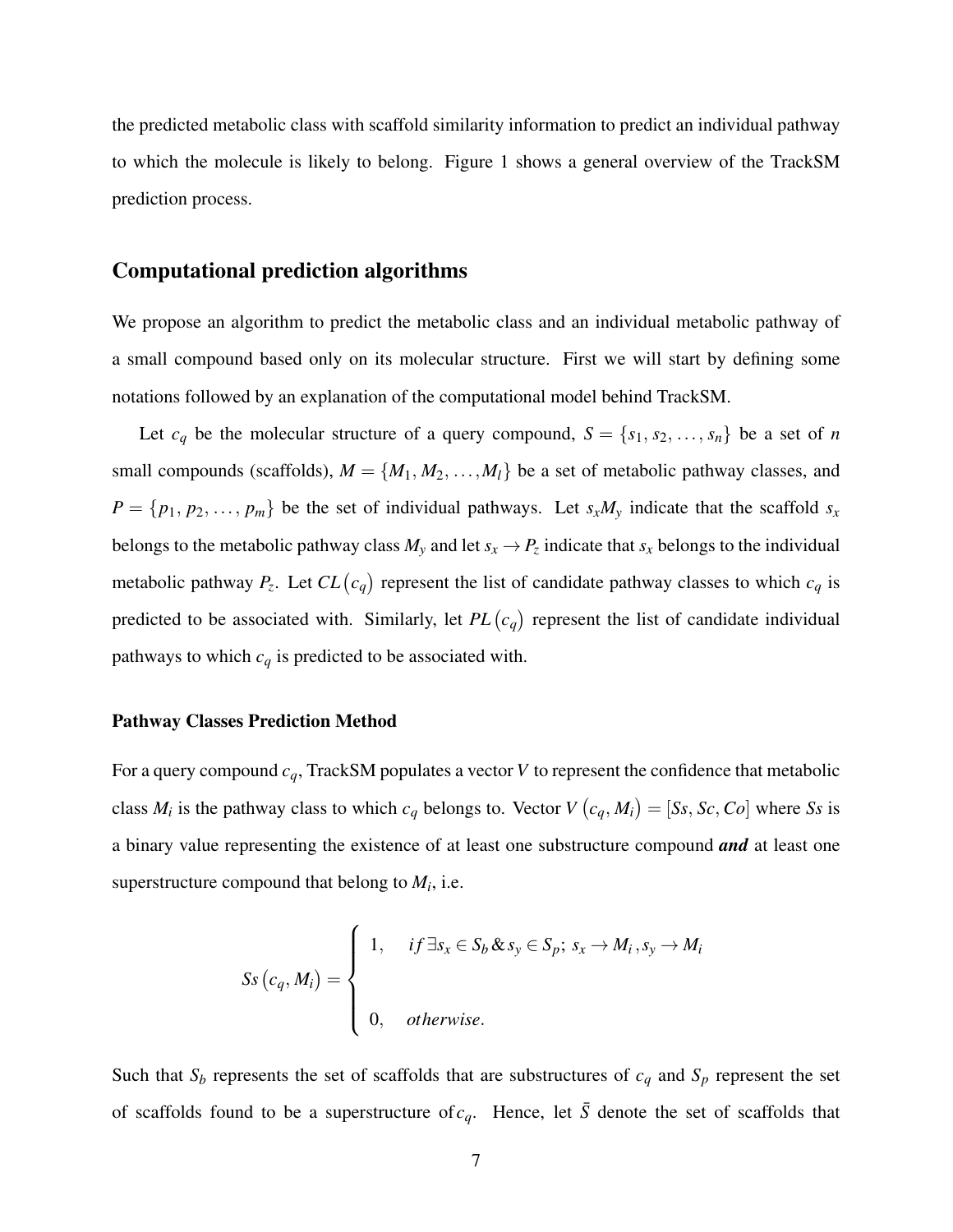structurally match  $c_q$  such that  $\bar{S} = S_b \cup S_p$ . Let *Sc* represent the highest *SimScore* as defined earlier by equation (1) found between  $c_q$  and all the matching scaffolds in  $\bar{S}$  that belong to  $M_i$ ;  $Sc(c_q, M_i) = max_{s_j \in S, s_j \to M_i} SimScore(c_q, s_j)$ . Co is defined as the number of scaffolds in  $\overline{S}$  that belong to pathway class  $M_i$ ;  $Co$   $(c_q, M_i) = count(s_j \in \bar{S}, s_j \rightarrow M_i)$ . Finally, all pathway classes in  $CL$  ( $c_q$ ) are ranked based on (*Ss, Co, Sc*) values and the class with the highest scores is predicted to be *PC*, the class to which *c<sup>q</sup>* is associated.

#### Individual Pathways Prediction Method

In the second step, TrackSM predicts one or more individual pathways to which the query compound might belong to. List  $PL(c_q)$  is populated and ranked via a method very similar to that used to populate  $CL$   $(c_q)$  with the exception of referencing individual pathways instead of pathway classes. Similarly, for each candidate individual pathway *P<sup>r</sup>* , associated with at least one compound in  $\bar{S}$ , a vector  $V(c_q, P_r) = [S_s, Sc, Co]$  is populated. Vector  $V(c_q, P_r)$  represents the confidence that pathway  $P_r$  is the predicted pathway to which  $c_q$  belongs to. *Ss* is a binary value representing the existence of at least one substructure compound *and* at least one superstructure compound that belong to  $P_r$ , i.e.

$$
Ss(c_q, P_r) = \begin{cases} 1, & if \exists s_x \in S_b \& s_y \in S_p; \ s_x \rightarrow P_r, s_y \rightarrow P_r \\ & 0, & otherwise. \end{cases}
$$

Let *Sc* represent the highest*SimScore* (defined by equation 1) found between *c<sup>q</sup>* and all the matching compounds in  $\bar{S}$  that belong to  $P_r$ ;  $Sc(c_q, P_r) = max_{s_j \in S, s_j \to P_r} SimScore(c_q, s_j)$ . Finally,  $Co$  is defined as the number of scaffolds in  $\bar{S}$  that belong to pathway class  $P_r$ ;  $Co$   $(c_q, P_r) = count(s_j \in$  $\bar{S}s_j \rightarrow P_r$ ).

Specific to predicting individual pathways, we have developed an additional method referred to as *Match90ClassBased*. In this method, TrackSM uses the predicted pathway class *PC* in the first step to further guide its search for individual pathway associations for  $c_q$ . Hence,  $PL(c_q)$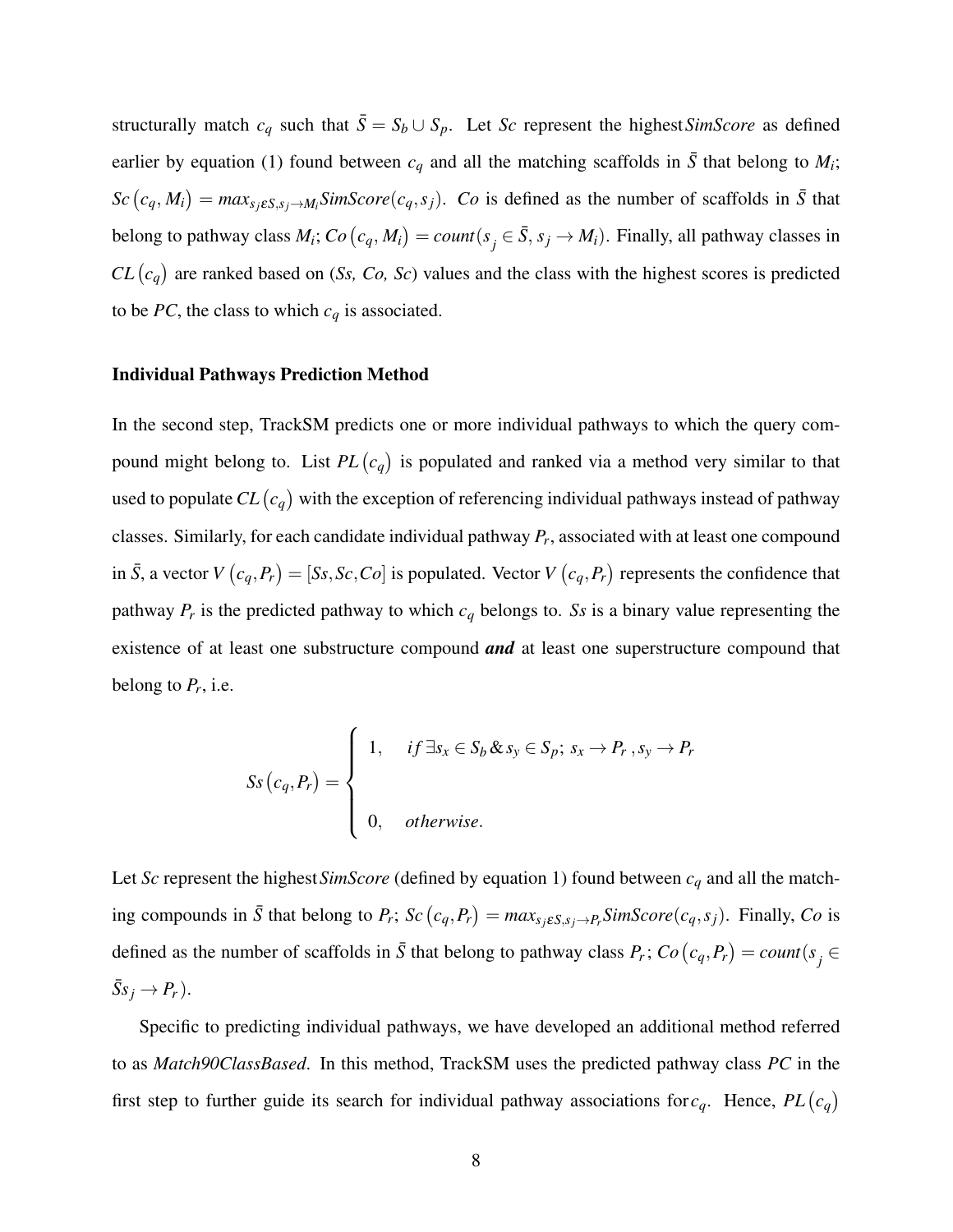is only populated with individual pathways that have associations with scaffolds that structurally match  $c_q$  **and** belong to the predicted pathway class *PC*. Hence, any scaffold in  $\overline{S}$  must belong to the predicted class *PC*. All the calculations following this step are similar to that of the previously explained method.

Dataset Pathway information concerning 3,190 small molecules of the dataset used by Gao et al.,<sup>20</sup> as well as their molecular structures, were downloaded (January 2013) from the KEGG database. The distribution of those compounds among the pathway classes and the number of individual pathways associated with each class are shown in Table 1. The data show that some compounds are associated with more than one pathway class since the total number of compounds belonging to all classes (4,404) is greater than the actual number of compounds (3,190). Figure 2a shows that 90% of the 3,190 scaffolds used in this study are associated with only one pathway class, while  $7\%$  are associated with two classes, and  $3\%$  are associated with 3 or more pathway classes. Figure 2b demonstrates the distribution of scaffolds based on their association to individual pathways. Of the 3,190 scaffolds, 85% are associated with one individual pathway. This means that 5% (90% - 85%) of the compounds associated with one pathway class belong to more than one individual pathway within that given class. Nine percent are associated with 2 individual pathways and 6% are associated with 3 or more individual pathways. The mass distribution of the molecules in the scaffolds list used in this work (Figure 2c) shows that the majority of the molecules (76%) fall in the mass range of  $116 - 460$  Daltons.

## Leave-One-Out Cross Validation Test

In this study, a set of leave-one-out cross validation (LOOCV) experiments were carried out on the  $N = 3,190$  small molecules in our reference scaffolds database as a method for evaluating the accuracy of TrackSM. *N* experiments were performed and for each experiment, *N*-1 compounds were used as scaffolds and the remaining compound was treated as the query compound. This allowed the use of all but one scaffold in the prediction process.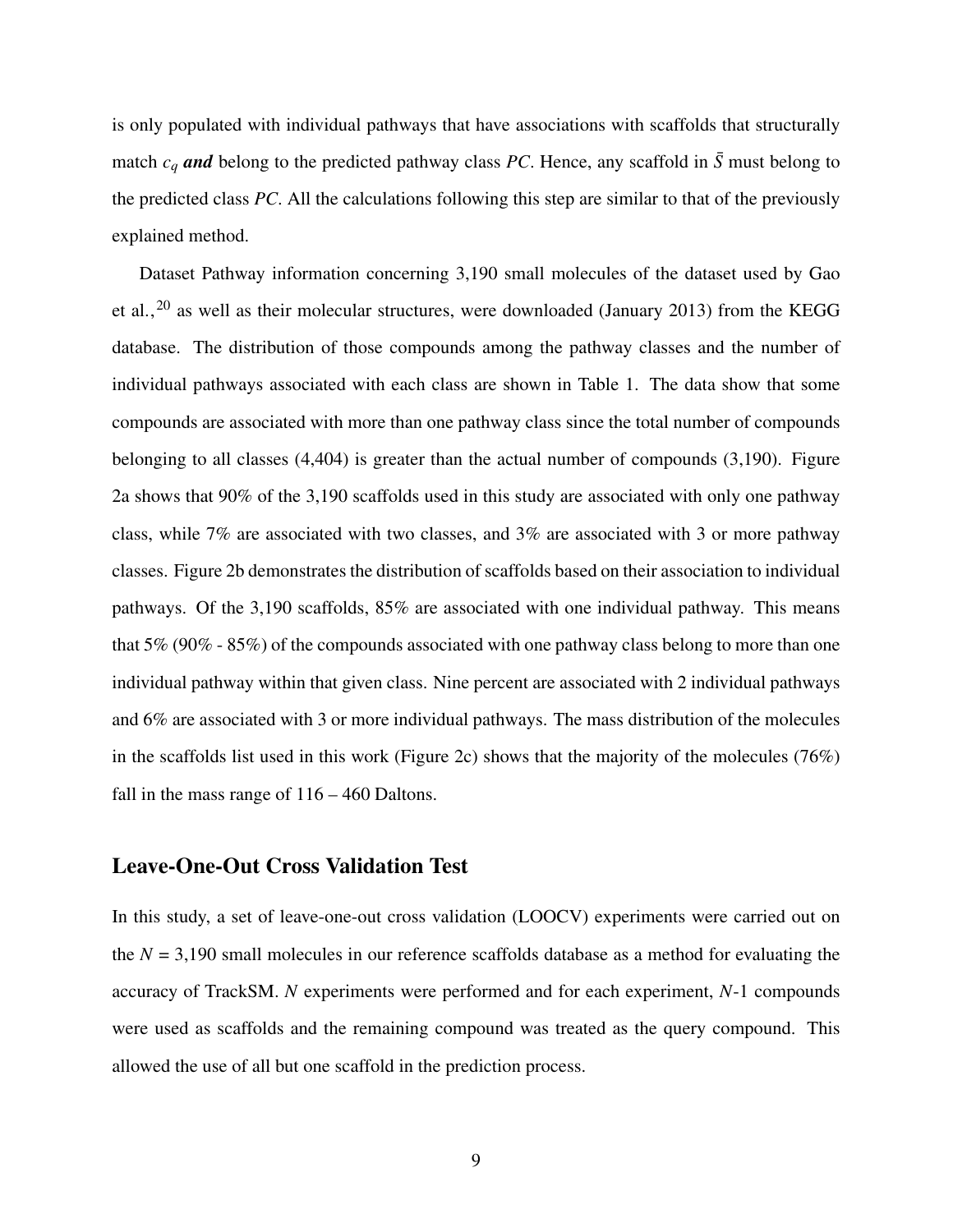

Figure 2: Distribution of 3,190 scaffolds based on (a) the number of classes they belong to and, (b) the number of individual pathways they belong to. Panel (c) shows the mass distribution of 3,190 scaffolds into 8 mass bins ranging from 0 to 922 Daltons.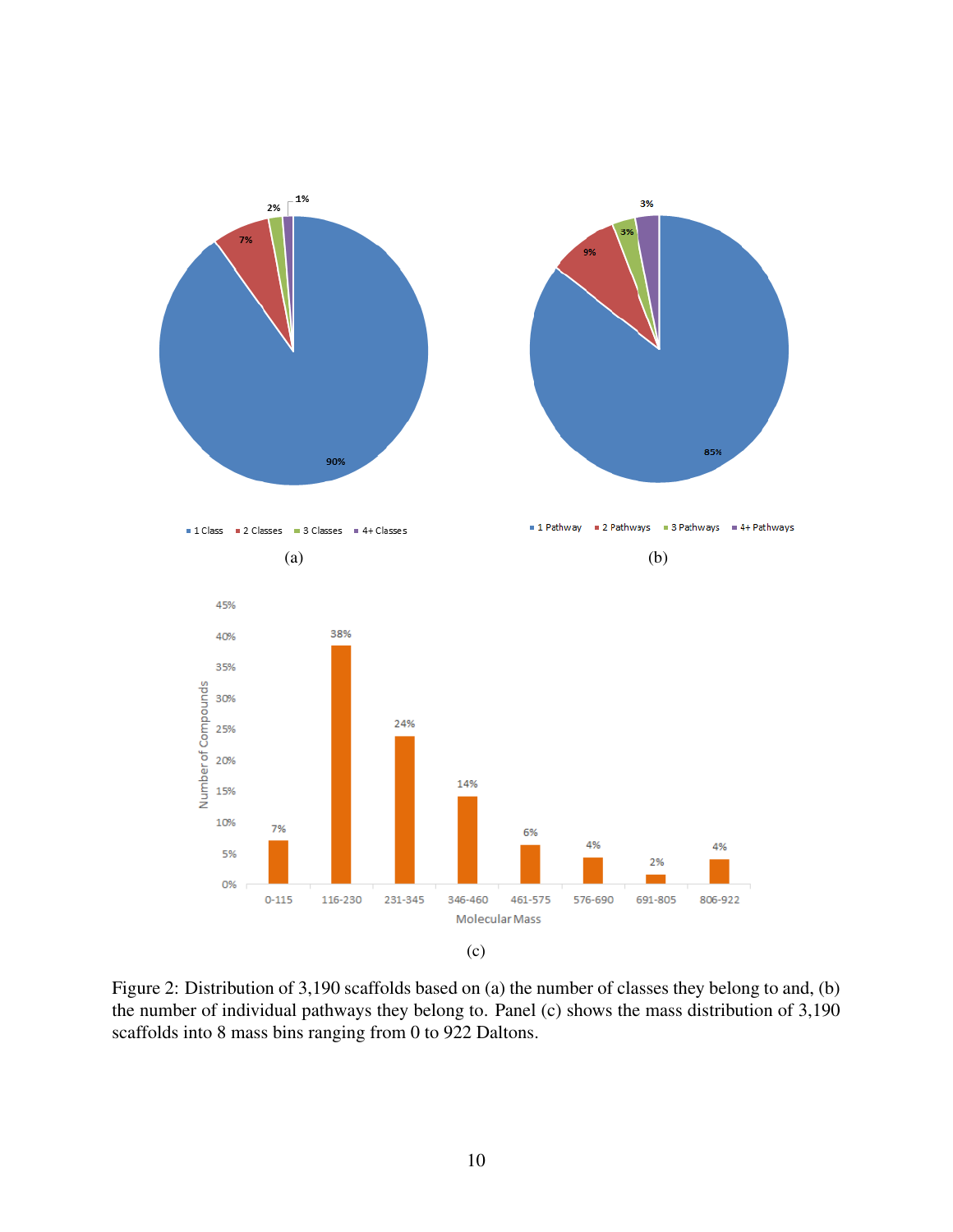|                | <b>Pathway Class Name</b>                   | Pathway           | Number of         | <b>Number</b> |  |
|----------------|---------------------------------------------|-------------------|-------------------|---------------|--|
|                |                                             | <b>Class Code</b> | <b>Individual</b> | $Com-$<br>оf  |  |
|                |                                             |                   | <b>Pathways</b>   | pounds        |  |
| 1              | Carbohydrate metabolism                     | CM                | 15                | 575           |  |
| 2              | Energy metabolism                           | EM                | 7                 | 193           |  |
| 3              | Lipid metabolism                            | LM                | 16                | 444           |  |
| $\overline{4}$ | Nucleotide metabolism                       | <b>NM</b>         | $\overline{2}$    | 137           |  |
| 5              | Amino acid metabolism                       | <b>ACM</b>        | 13                | 580           |  |
| 6              | Metabolism of other amino acids             | <b>MOAA</b>       | 9                 | 170           |  |
| 7              | Glycan biosynthesis and metabolism          | <b>GBM</b>        | 5                 | 48            |  |
| 8              | Metabolism of cofactors and vitamins        | <b>MCV</b>        | 12                | 365           |  |
| 9              | Metabolism of terpenoids and polyketides    | <b>MTP</b>        | 18                | 541           |  |
| 10             | Biosynthesis of other secondary metabolites | <b>BOSM</b>       | 20                | 555           |  |
| 11             | Xenobiotics biodegradation and metabolism   | <b>XBM</b>        | 20                | 796           |  |
|                | <b>Total</b>                                |                   | 137               | 4404          |  |

Table 1: Distribution of 3,190 KEGG compounds among the 11 KEGG metabolic pathway classes and 137 individual pathways.

## Accuracy measures

To evaluate the performance of TrackSM, we used two measures, sensitivity (SENS) and positive predictive value (PPV). *SENS* is a measure representing the percentage of query compounds with at least one correctly predicted pathway reproduced by TrackSM, and is computed as

$$
SENS = \frac{TP}{TP + FN} \tag{2}
$$

where TP represents the number of compounds with at least one correct prediction and FN represents the number of compounds with all false predictions. *PPV* is a measure representing the percentage of correct pathway prediction assignments made by TrackSM and is defined by

$$
PPV = \frac{TP}{TP + FP}
$$
 (3)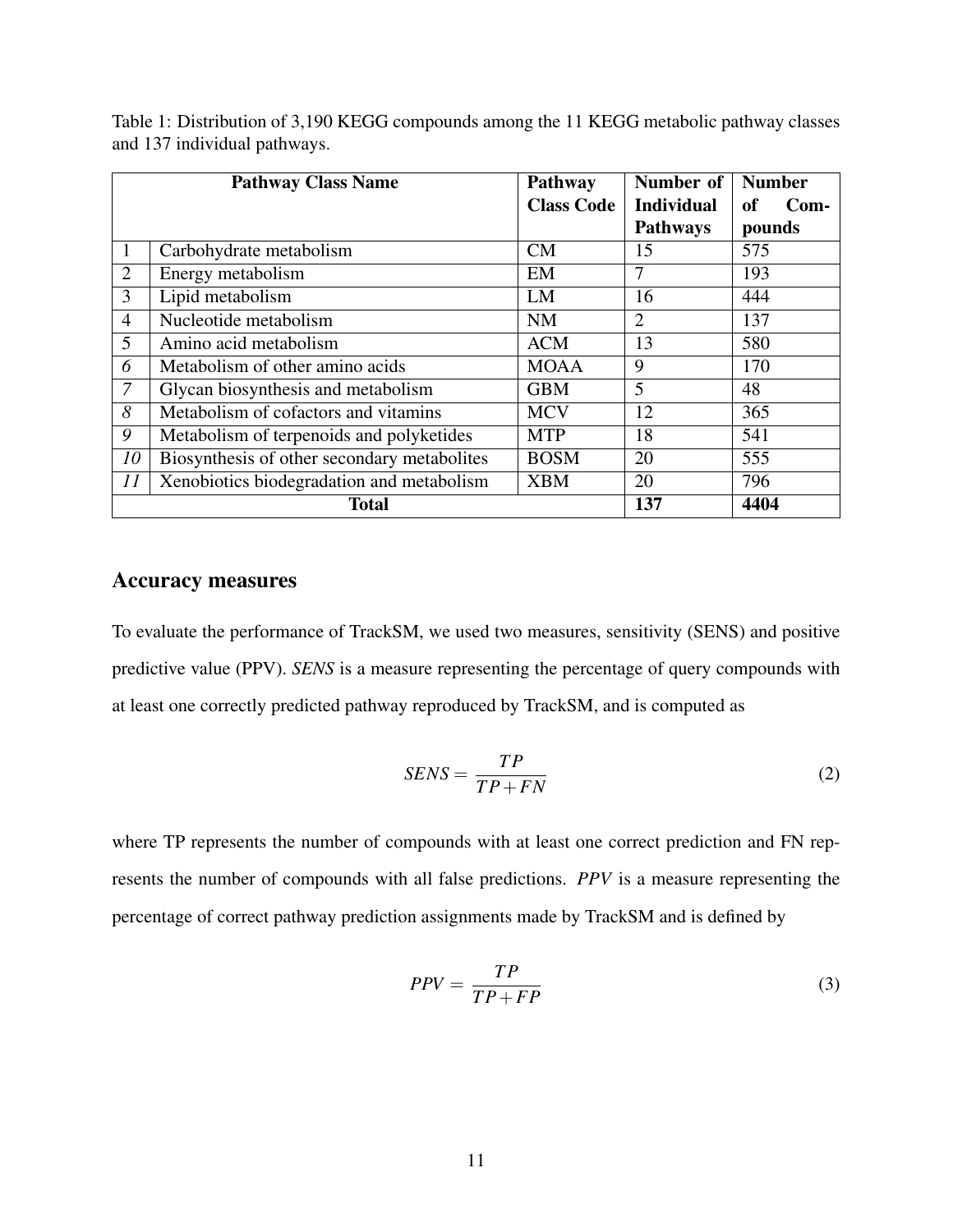# Results and discussion

We formalized six possible ways for ranking the candidate classes in  $CL$   $(c_q)$  and candidate pathways in PL(c<sub>q</sub>) referred to as: SsScCo, ScSsCo, ScCoSs, CoScSs, CoSsSc, and SsCoSc. SsScCo indicates sorting the candidate pathway classes in  $CL$   $(c_q)$  by the *Ss* value (in descending order) then breaking ties with the pathway with the highest *Sc* followed by the highest *Co*. Table 2 shows the sensitivity acquired when a set of LOOCV experiments predicting metabolic pathway classes were carried out using the 3,190 KEGG compounds. The results from *SsScCo, ScCoSs*, and *ScSsCo* seemed comparable and better than those obtained by *SsCoSc*, *CoSsSc*, and *CoScSs*. We carried out an ANOVA to check for statistical significance between the top 3 ranking methods. ANOVA results indicated no statistical significance (P >0.05). However, *SsScCo* accuracy was consistently higher than the other methods and thus was selected as the ranking method for TrackSM.

|           |  |  | Table 2: SENS of each ranking method when TrackSM predicts 1, 2 or 3 classes per candidate |  |  |  |
|-----------|--|--|--------------------------------------------------------------------------------------------|--|--|--|
| compound. |  |  |                                                                                            |  |  |  |

| <b>Classes</b>   | <b>Ranking Method</b> |         |         |        |         |         |  |  |  |  |
|------------------|-----------------------|---------|---------|--------|---------|---------|--|--|--|--|
| <b>Predicted</b> | SsScCo                | ScCoSs  | ScSsCo  | SsCoSc | CoSSC   | CoScSs  |  |  |  |  |
|                  | 84.92%                | 84.73%  | 83.76%  | 64.70% | 50.47\% | 50.41\% |  |  |  |  |
|                  | 92.82%                | 92.76%  | 92.23%  | 81.38% | 73.17%  | 73.13%  |  |  |  |  |
|                  | 95.39%                | 95.27\% | 95.14\% | 89.78% | 86.36%  | 86.36%  |  |  |  |  |

## Metabolic pathway class predictions

In this study we evaluated the predictive method by a set of LOOCV experiments using a dataset of 3,190 KEGG compounds. The 1*st* and 2*nd* order of predictions made by Gao et al. <sup>20</sup> as well as those of TrackSM using both *Match100* and *Match90* with the *SsScCo* ranking method are shown in Figure 3. TrackSM was able to predict at least one correct pathway class for 85% of the compounds using *Match90* versus 79% when using *Match100*. Both methods reflect an improvement over the results reported by Gao et al. (77%).

Actually, using TrackSM *Match90* to predict only one class per query compound had a 4%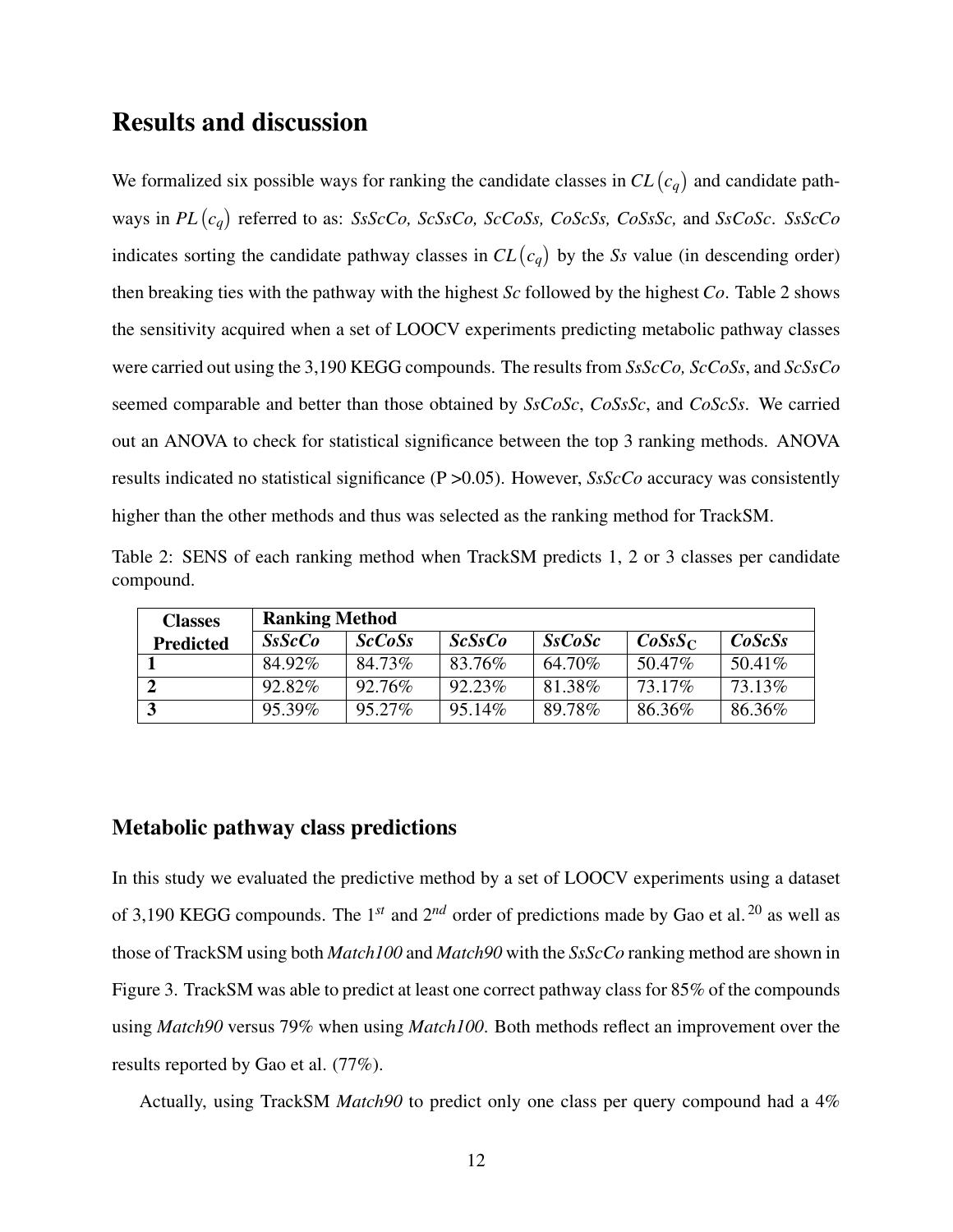improvement in SENS over Gao et al.'s method when they predicted 2 classes per compound. This also indicates that TrackSM has a better PPV than that of Gao et al. When TrackSM using *Match90* made two class predictions per candidate compound, 93% of the 3,190 compounds had at least one correct class prediction.





In order to determine whether predictions made by TrackSM were equally accurate among compounds having different masses we distributed the 3,190 compounds into 8 bins according to compound masses. Results from both prediction method (*Match100* and *Match90*) were compared in each bin. Figure 4a displays the 1st order of class predictions made by TrackSM using *Match100* versus *Match90*. The results suggest that *Match90* outperforms *Match100* across all mass bins. Figure 4b plots the SENS in each bin when *Match90* was applied. The plot shows that TrackSM is capable of predicting the metabolic class of a given compound in the mass range 231 – 460 Da with 93% accuracy. It also shows that bins 3 through 7 acquire an average SENS of 90%, while the average SENS in bin 1 and bin 8 is approximately 70%. We suggest that predictions at both ends of the mass range are poorer because as compounds become very large or very small, there is a higher chance for them to match with many scaffolds as substructures only or superstructures only, respectively. Thus, nonspecific matches cause a decrease in sensitivity.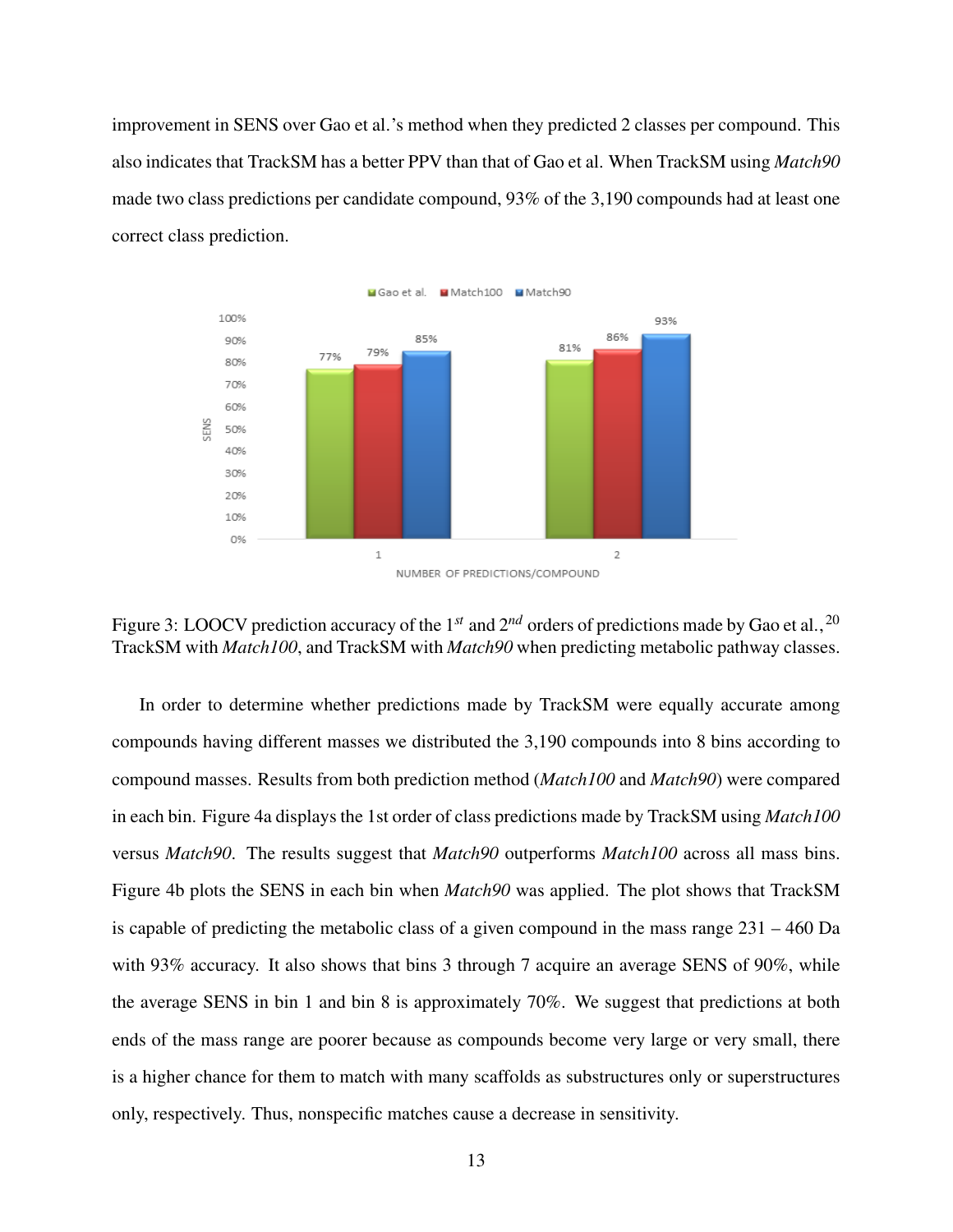

(a)



Figure 4: (a) Breakdown of the 1*st* order class predictions made by *Match100* versus those made by *Match90* for 3,190 compounds based on molecular mass from a set of LOOCV experiments. (b) SENS in each bin when Match90 was applied.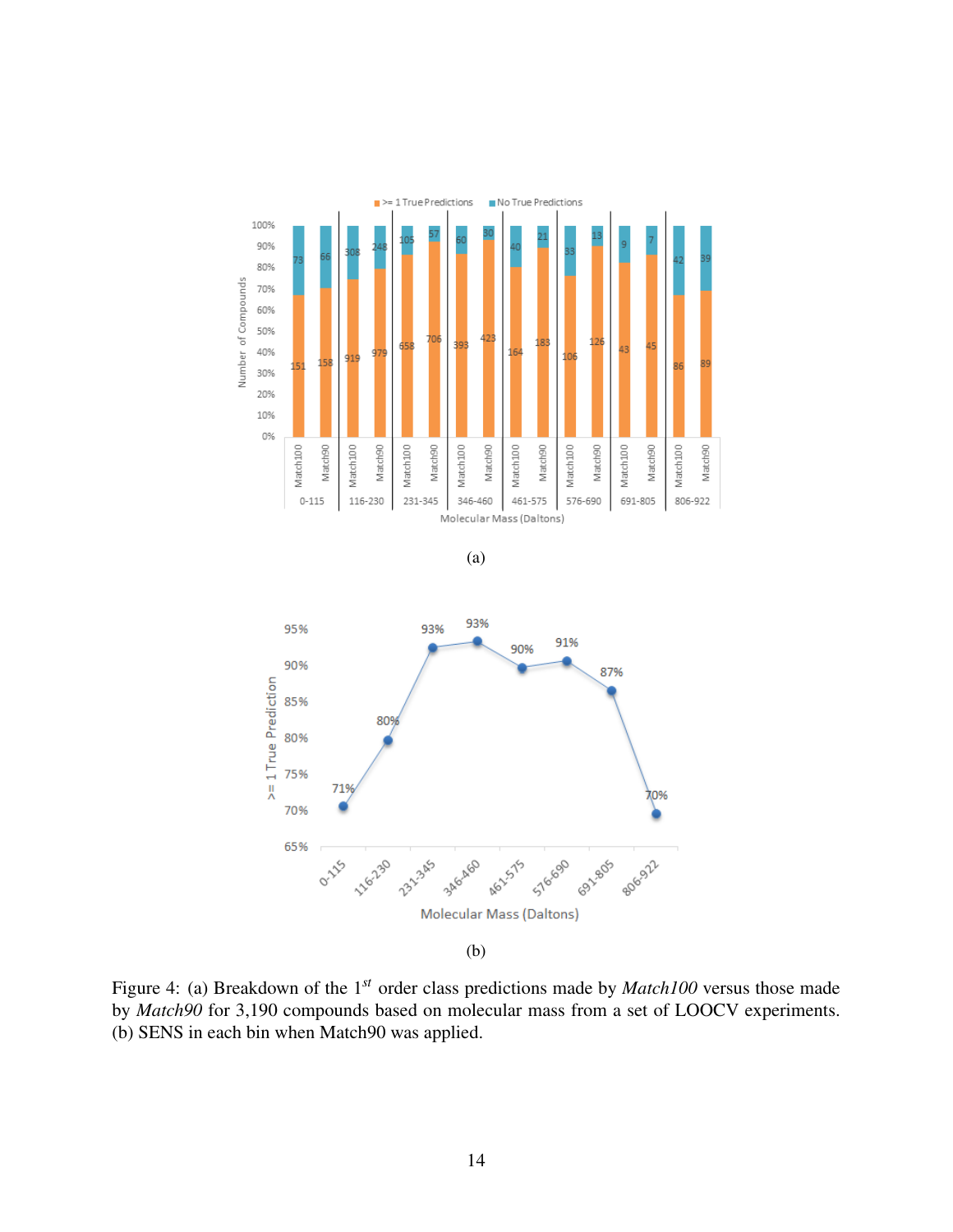Figure 5 shows the distribution of the 1*st* order of *Match90* class predictions based on a compound's molecular mass and the number of pathway classes it is associated with. The first bar in each subsection shows the overall predictions per number of class associations. *Match90* can predict at least one class to which a compound might belong to with a SENS of 85%, 80%, 83%, and 85% for compounds associated with one, two, three, and four or more classes, respectively. This suggests that the number of class associations for any given compound does not significantly affect the prediction quality of TrackSM. It is clear from Figure 5 that the predictions for compounds that belong to more than one metabolic class do not follow the same distribution (based on mass) as that of those associated to only on class. However, it is difficult to draw firm conclusions since only 10% of the compounds used in this analysis are associated with more than one class.



Figure 5: Accuracy of mass bins per number of class associations for TrackSM when using *Match90* to predict metabolic pathway classes.

To further analyze our results, we next explored TrackSM prediction accuracy for each metabolic class. Figure 6 shows the distribution of compounds among the 11 KEGG metabolic classes based on the 1*st* order prediction produced by *Match100* versus *Match90*. In this analysis, only 2,874 of the compounds were included as they are associated with only one class. *Match100* had a 4% improvement over *Match90* when associating compounds to class EM. Both methods performed equivalently when associating compounds to classes CM, MOAA, and XBM. *Match90* outper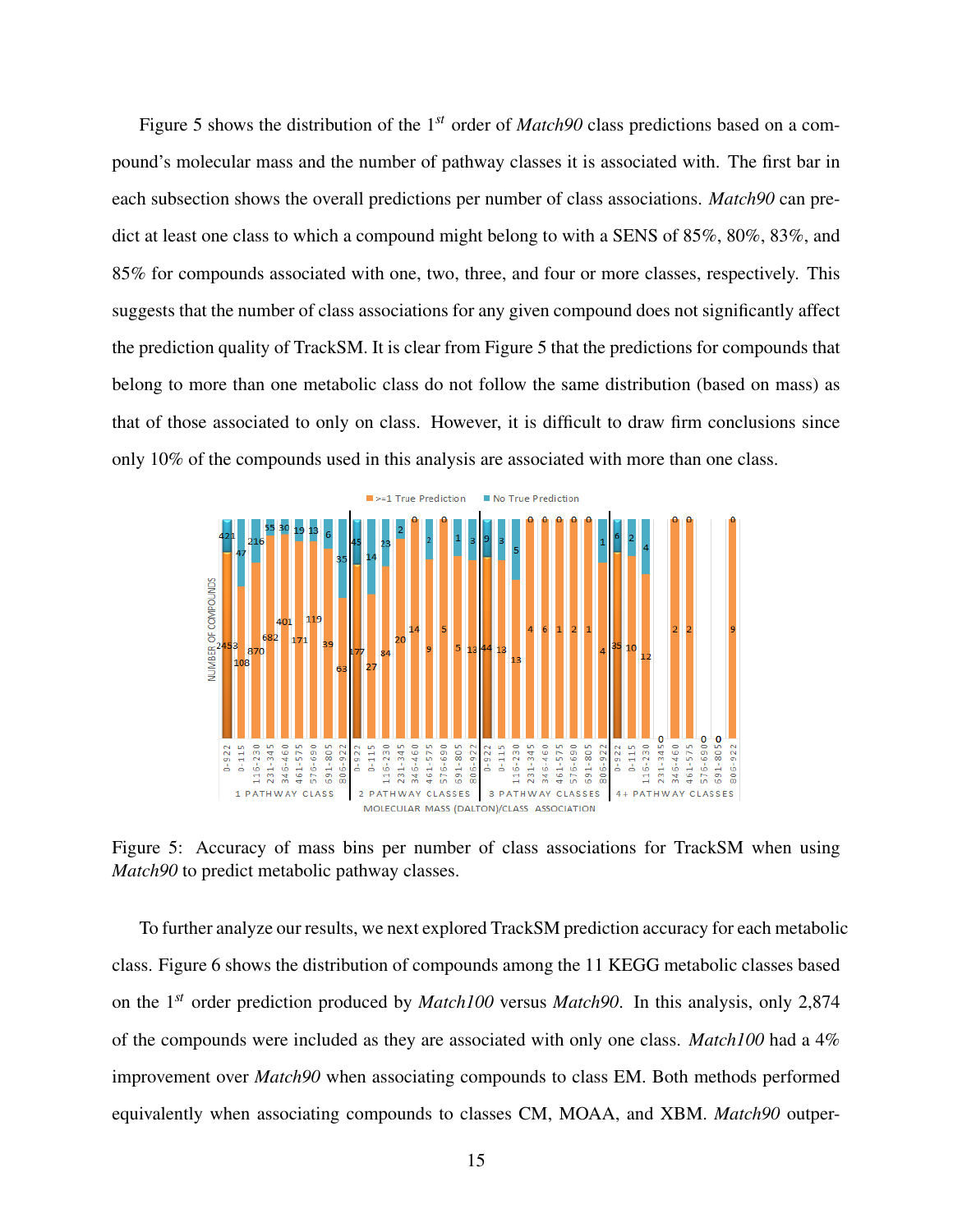formed *Match100* in the other 7 classes with a highest improvement of 18% in class MTP. *Match90* correctly associated 90% of the compounds belonging to six metabolic classes (BOSM, CM, LM, MTP, NM, and XBM). It was also noted that *Match90* could only correctly associate 44% of the compounds belonging to class EM. This is likely due to the small size of class EM, with only 45 scaffold associations.



Figure 6: Distribution of class predictions when using *Match100* versus *Match90* based on the query compound's class association.

#### Individual metabolic pathway predictions

We next evaluated TrackSM to predict individual pathways to which a candidate compound might belong. We show results from applying *Match100*, *Match90* as well as a method exclusive to pathway predictions referred to as *Match90ClassBased* (described in materials and methods). Figure 7 shows the SENS of the 1*st*, 2*nd*, and 3*rd* orders of prediction when using *Match100*, *Match90*, and *Match90ClassBased*. *Match90ClassBased* outperformed the other two methods. Specifically, with the 1*st* order of individual pathway prediction, *Match90ClassBased* had 80% accuracy, while *Match100* had only 66% and *Match90* had a 69%. When making 2 predictions per query compound, *Match90ClassBased* was able to predict at least one individual pathway for 88% of the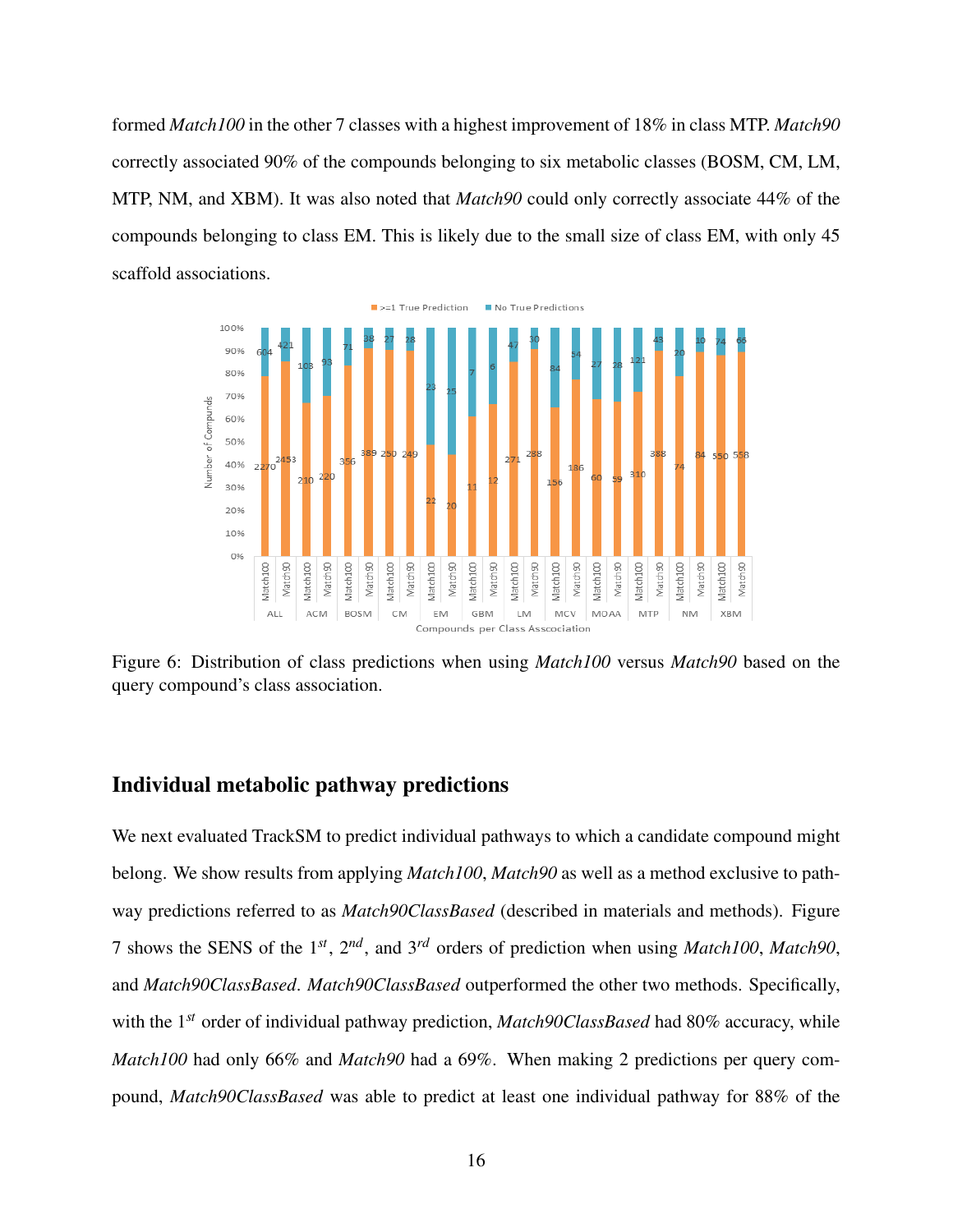compounds. An inherent limitation of our approach is scaffold inclusion; as the number of scaffolds included increases, the accuracy of TrackSM would likely increase. However, there is perhaps an upper limit to scaffold number, above which the results are not significantly improved. This in fact, was recently shown in our previous work when predicting whether an unknown compound was biological or synthetic using an approach similar to the one described here.<sup>11</sup> Although there were improvements in model sensitivity and specificity using a much larger scaffold list (double in size), the data set comparison results were very similar. These results suggest that additional scaffolds will not greatly improve our representation of biochemical pathway structure space.



Figure 7: Prediction accuracy of the 1st, 2nd and 3rd orders of predictions made by TrackSM with *Match100*, *Match90* and *Match90ClassBased* when predicting individual metabolic pathways.

Finally, we distributed the 3,190 compounds into 8 bin masses and compared individual pathway results from each prediction method (*Match100* and *Match90ClassBased*) for each bin. Figure 8a displays the 1st order of individual pathway predictions made by TrackSM using *Match100* versus *Match90ClassBased*. It is obvious that *Match90ClassBased* outperforms *Match100* across all bins except bin 1. Bin 1 consists of very small compounds with masses up to 115 Da. Hence, allowing any flexibility in the structure matching process (*Match90ClassBased*) is very likely to identify significantly different structures as a match to the unknown structure resulting in a poorer pathway predictions. Figure 8b plots the SENS in each bin when *Match90ClassBased* was applied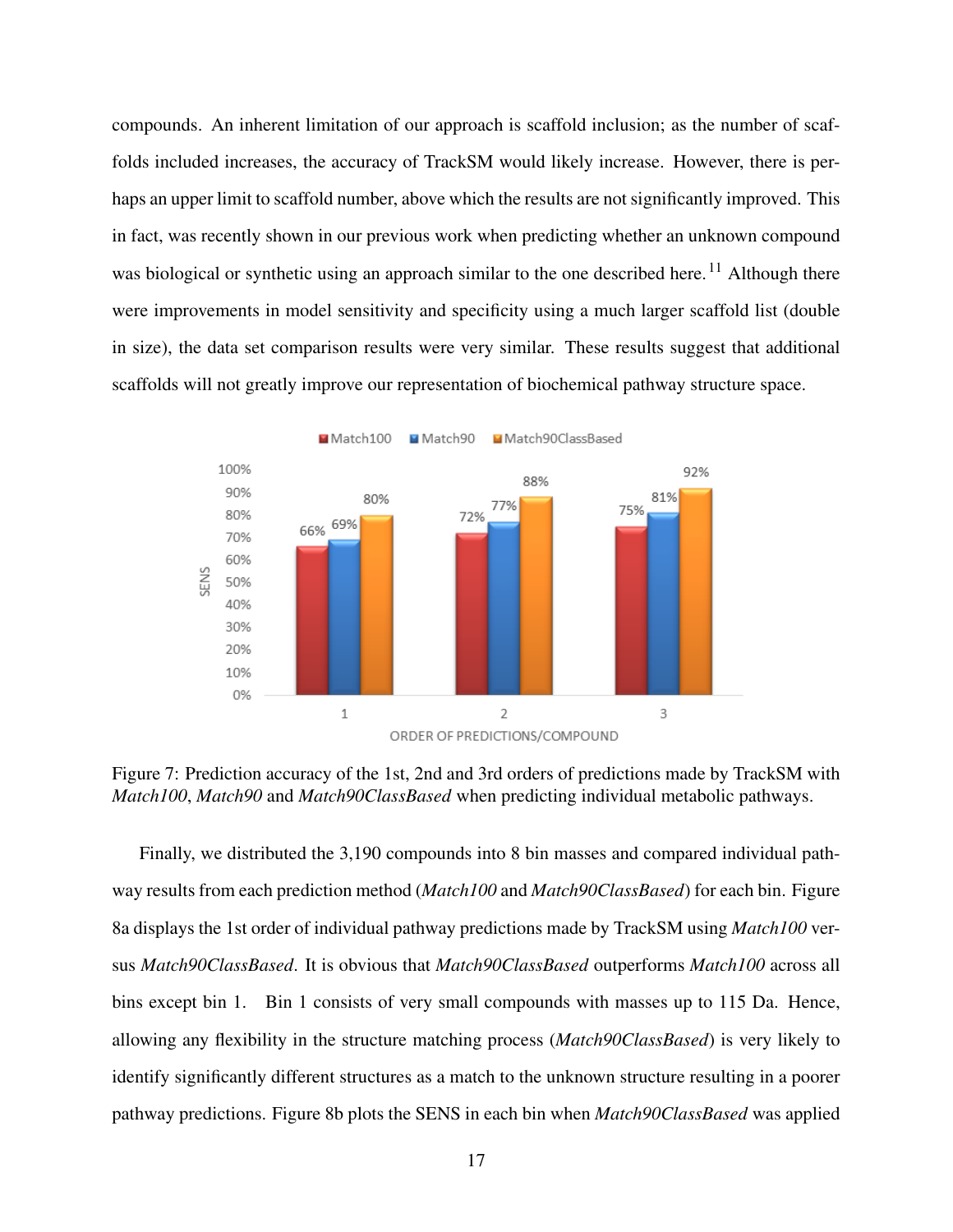to predict one individual pathway per query compound. The plot shows that TrackSM is capable of predicting the individual pathway of a given compound in the mass range 346 – 460 Da and 691 – 805 Da with 94% accuracy. It also shows that bins 4 through 7 acquire an average SENS of 92%. Similar to pathway class predictions, individual pathway predictions for compounds on both ends of the mass spectrum are of noticeably lower sensitivity than the rest of the bins.

# **Conclusions**

In this paper we developed and evaluated TrackSM; a bioinformatics tool designed to predict previously known metabolic pathway classes as well as the individual pathways to which small, previously unknown, molecules might be associated with, based only on their molecular structures. TrackSM can place molecules in the context of metabolic pathways since it can link newly identified biochemicals to matched substructure and superstructure scaffolds for which metabolic pathways are known. Validation experiments show that TrackSM is capable of associating 93% of structures to their correct pathway classes as defined by KEGG and 88% to the correct individual KEGG pathway. These results suggest that TrackSM may be a valuable tool to aid in recognizing the biochemical functions of small molecules and of broad use in annotating metabolomcs data for systems biology applications.

#### Acknowledgement

This research was funded in part by NIH grant 1R01GM087714, the Agriculture and Food Research Initiative Competitive Grant no. 2011-67016-30331 from the USDA National Institute of Food and Agriculture, award IIS-0916948 from NSF, and the Booth Engineering Center for Advance Technology (BECAT) at the University of Connecticut. M.A.H. was responsible for designing the algorithm, software development, and manuscript preparation. She was also responsible for testing and benchmarking BioSM. I.I.M., D.F.G., and S.R. were involved in the overall supervision of the project, manuscript preparation, intellectual input, and guidance. All authors have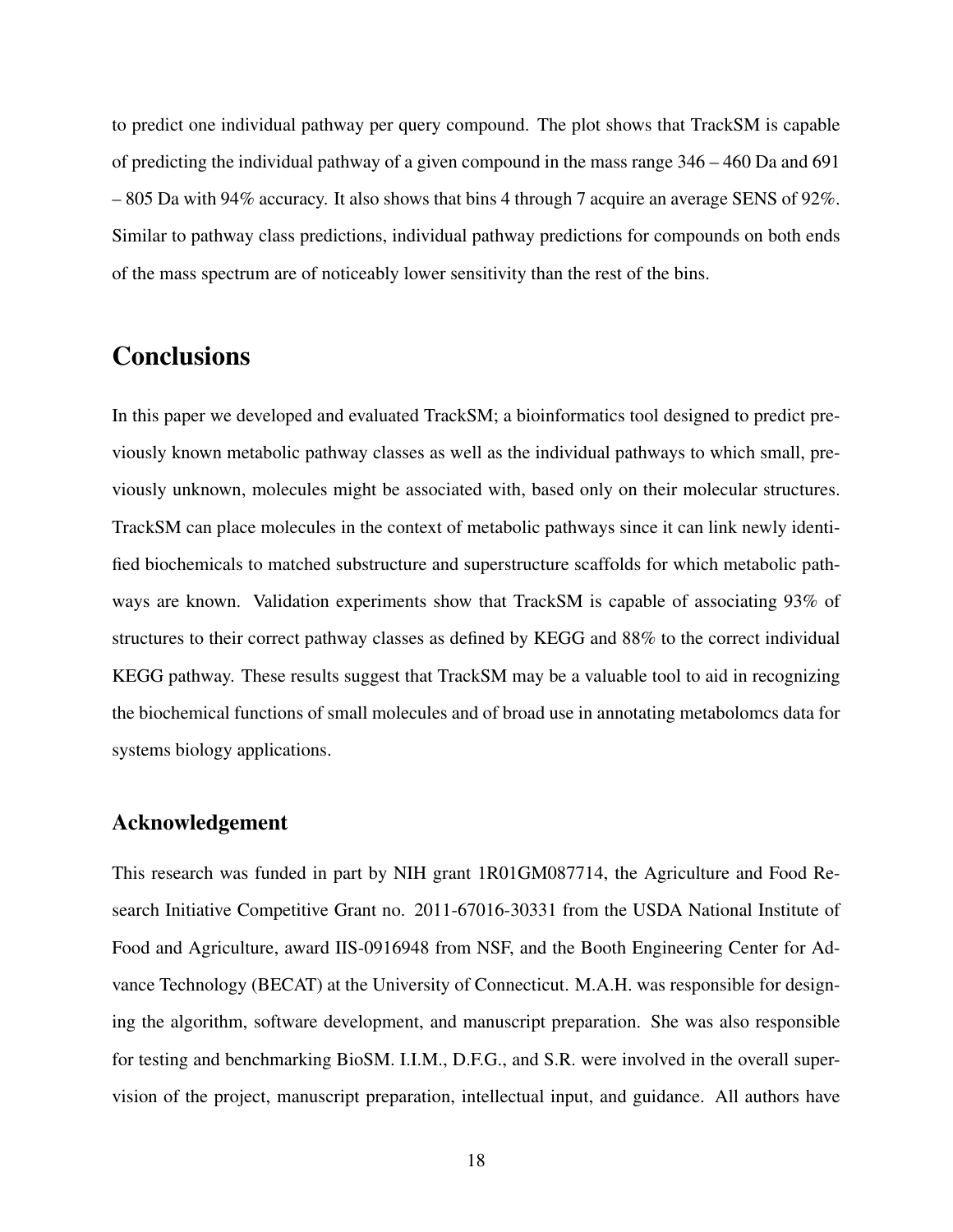

(b)

Figure 8: (a) Percentage of compounds with at least one correct individual pathway prediction when compounds are distributed by mass amongst 8 mass bins. (b) SENS in each bin when Match90ClassBased was applied to predict one individual pathway per query compound.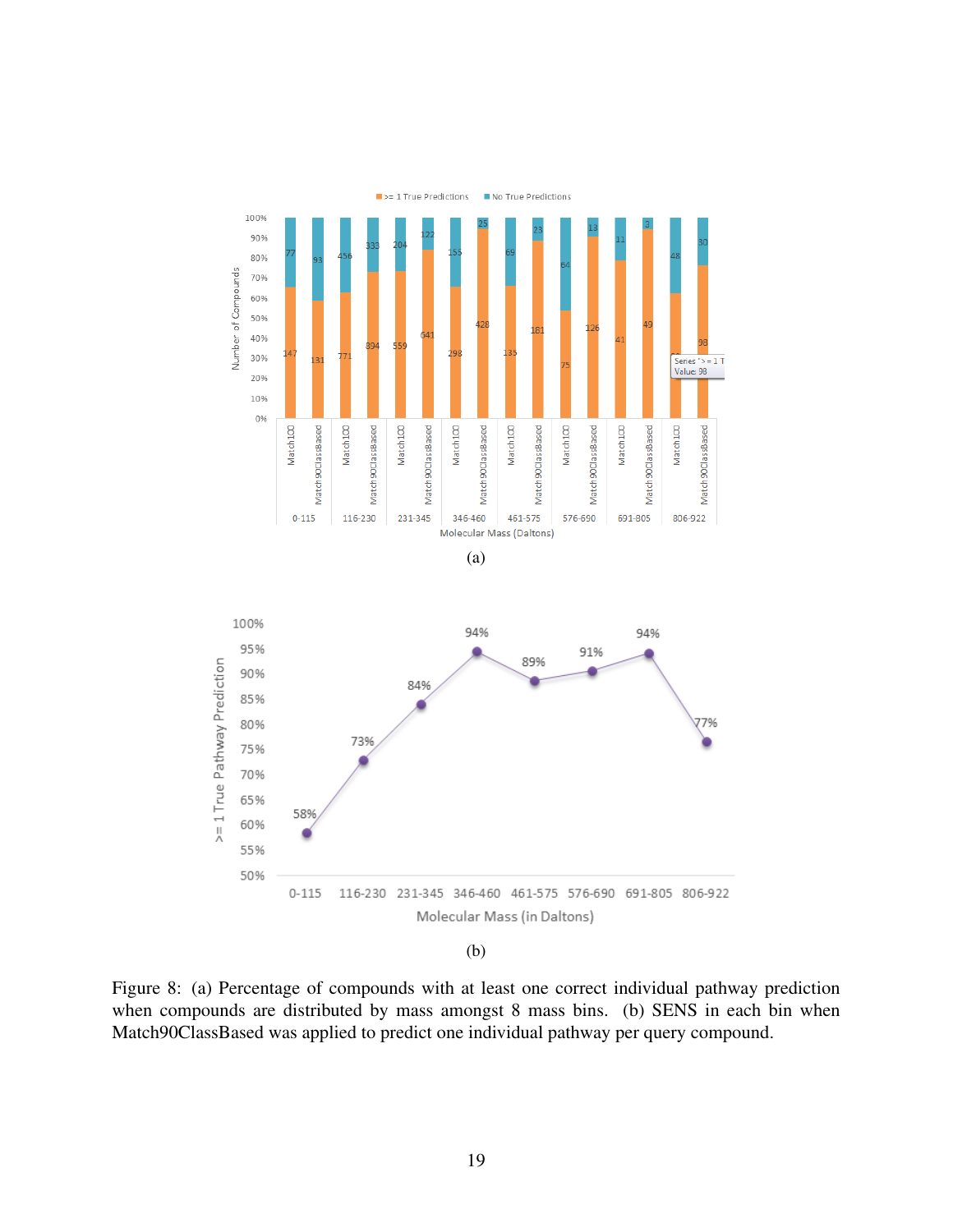given approval to the final version of the manuscript.

## References

- (1) Pireddu, L.; Szafron, D.; Lu, P.; Greiner, R. *Nucleic acids research* 2006, *34*, W714–9.
- (2) Chen, N.; del Val, I. J.; Kyriakopoulos, S.; Polizzi, K. M.; Kontoravdi, C. *Current opinion in biotechnology* 2012, *23*, 77–82.
- (3) Dale, J. M.; Popescu, L.; Karp, P. D. *BMC bioinformatics* 2010, *11*, 15.
- (4) Kanehisa, M.; Goto, S.; Hattori, M.; Aoki-Kinoshita, K. F.; Itoh, M.; Kawashima, S.; Katayama, T.; Araki, M.; Hirakawa, M. *Nucleic acids research* 2006, *34*, D354–7.
- (5) Mithani, A.; Preston, G. M.; Hein, J. *Bioinformatics (Oxford, England)* 2009, *25*, 1831–2.
- (6) Karp, P. D.; Paley, S. M.; Krummenacker, M.; Latendresse, M.; Dale, J. M.; Lee, T. J.; Kaipa, P.; Gilham, F.; Spaulding, A.; Popescu, L.; Altman, T.; Paulsen, I.; Keseler, I. M.; Caspi, R. *Briefings in bioinformatics* 2010, *11*, 40–79.
- (7) Gao, J.; Ellis, L. B. M.; Wackett, L. P. *Nucleic acids research* 2010, *38*, D488–91.
- (8) Moriya, Y.; Shigemizu, D.; Hattori, M.; Tokimatsu, T.; Kotera, M.; Goto, S.; Kanehisa, M. *Nucleic acids research* 2010, *38*, W138–43.
- (9) Kanehisa, M.; Goto, S.; Kawashima, S.; Nakaya, A. *Nucleic Acids Research* 2002, *30*, 42–46.
- (10) Hu, L.-L.; Chen, C.; Huang, T.; Cai, Y.-D.; Chou, K.-C. *PloS one* 2011, *6*, e29491.
- (11) Hamdalla, M.; Mandoiu, I.; Hill, D.; Rajasekaran, S.; Grant, D. *Journal of Chemical Information and Modeling* 2013, *53*, 601–612.
- (12) Menikarachchi, L. C.; Cawley, S.; Hill, D. W.; Hall, L. M.; Hall, L.; Lai, S.; Wilder, J.; Grant, D. F. *Analytical Chemistry* 2012, *84*, 9388–9394.